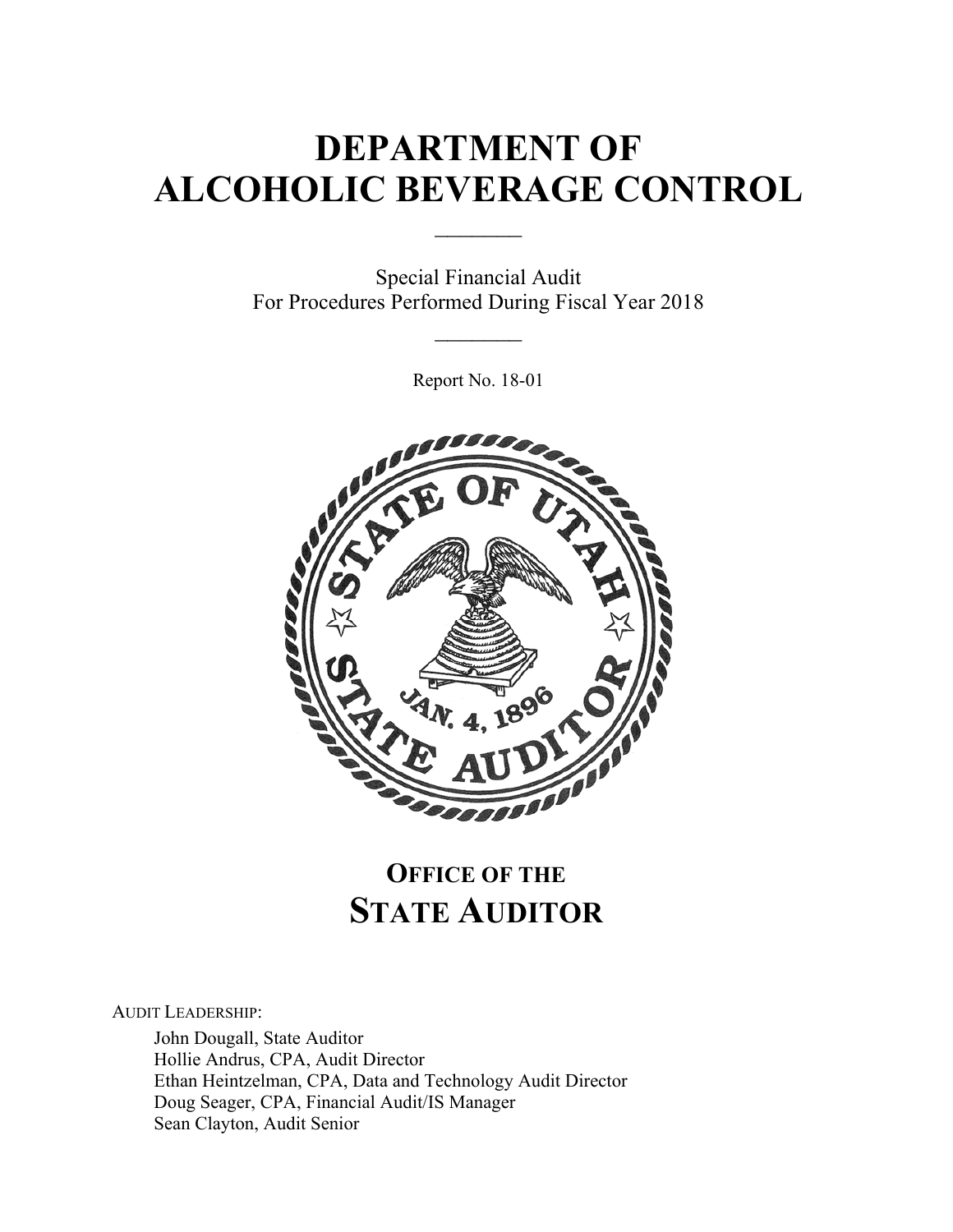

**OFFICE OF THE STATE AUDITOR**

April 24, 2018

Members of the Utah Alcoholic Beverage Control Commission and Mr. Salvador D. Petilos, Executive Director Department of Alcoholic Beverage Control

Dear Commissioners and Mr. Petilos:

We have performed various procedures on certain aspects of the Department of Alcoholic Beverage Control's (DABC's) internal control, including information technology general controls, and on financial data for July 1, 2017 through December 31, 2017. These procedures were performed in accordance with *Utah Code,* Section 32B-2-302, were agreed to by DABC management, and were approved by the Alcoholic Beverage Control Commission.

These procedures do not constitute an audit conducted in accordance with generally accepted auditing standards, the objectives of which would be the expression of an opinion on DABC's internal control. Accordingly, we do not express such an opinion. Had we performed additional procedures, other matters might have come to our attention that would have been reported to you. Our recommendations resulting from the procedures are found within this report.

By its nature, this report focuses on exceptions, weaknesses, and problems. This focus should not be understood to mean there are not also various strengths and accomplishments. We appreciate the courtesy and assistance extended to us by DABC's personnel during the course of the engagement, and we look forward to a continuing professional relationship. If you have any questions, please contact me.

Sincerely,

Hollie Andrus

Hollie Andrus, CPA Audit Director handrus@utah.gov 801-808-0467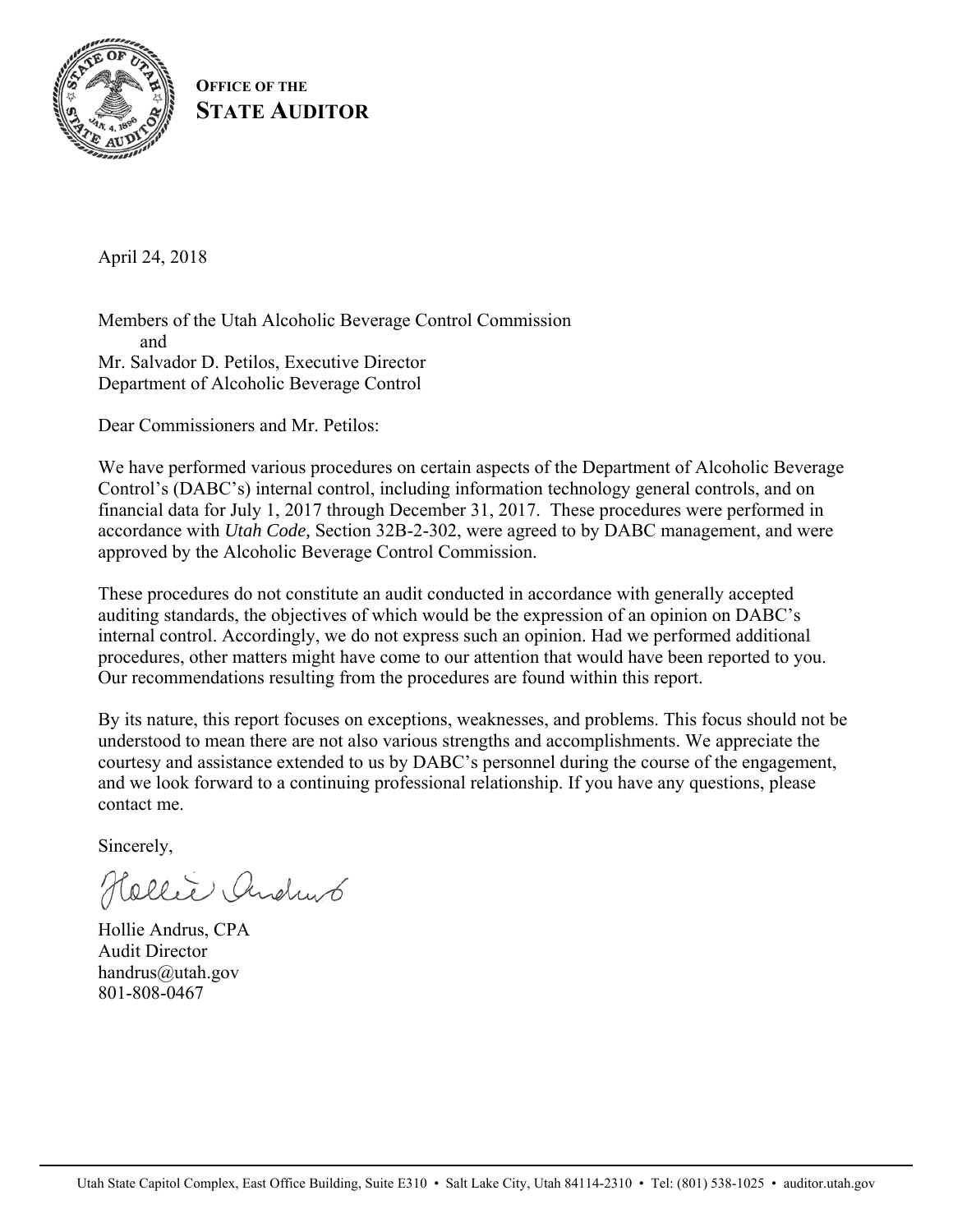| Finding 1: Inadequate Internal Controls Over Reconciliation of AX to FINET1           |
|---------------------------------------------------------------------------------------|
|                                                                                       |
|                                                                                       |
| Finding 4: Inadequate Internal Controls Over Financial Statement Presentation 3       |
| Finding 5: Inadequate Separation of Duties Over Monthly Bank Reconciliation           |
|                                                                                       |
|                                                                                       |
|                                                                                       |
|                                                                                       |
| Department of Alcoholic Beverage Control's Response to Findings and Recommendations 8 |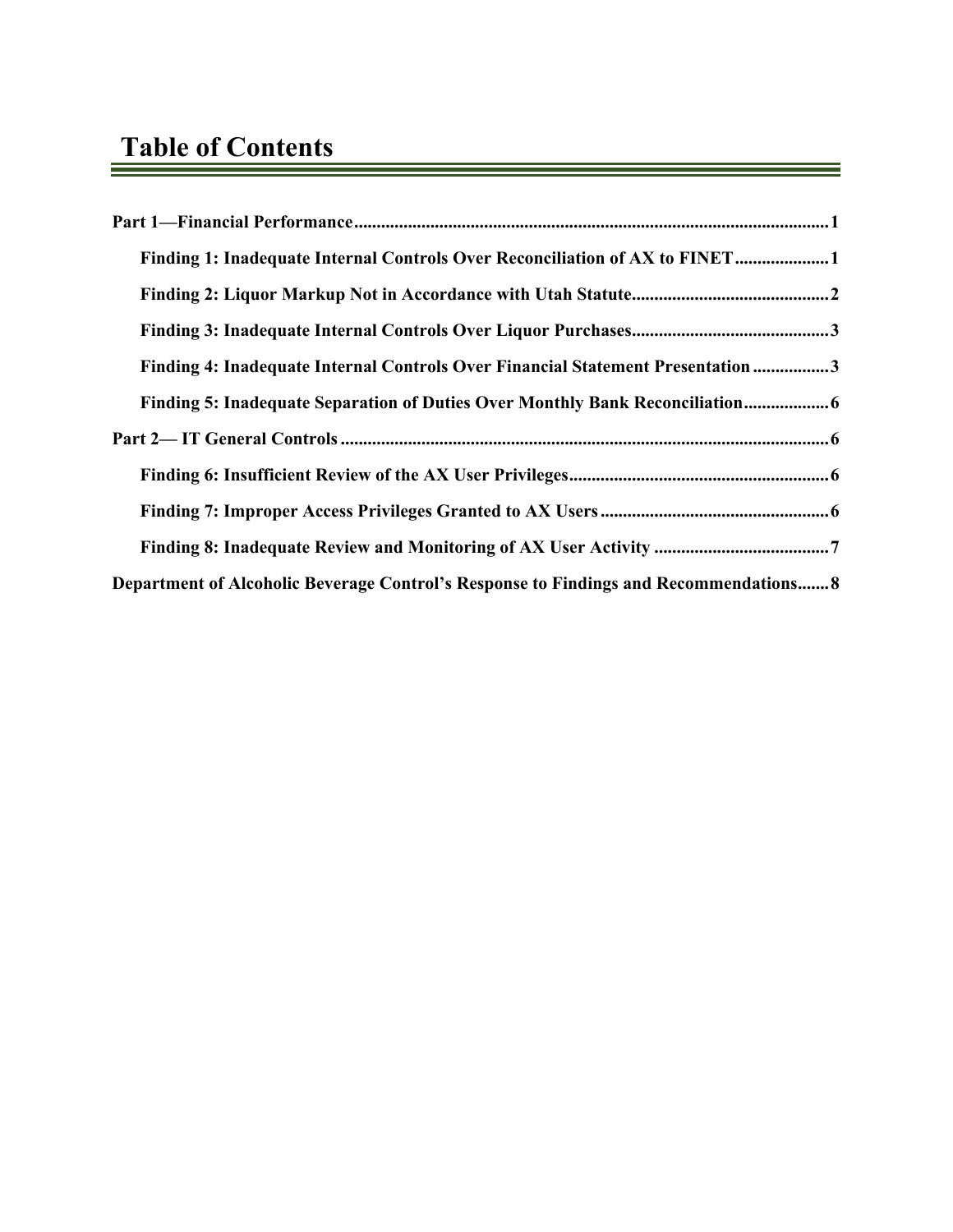# **Part 1—Financial Performance**

# **Finding 1: Inadequate Internal Controls Over Reconciliation of AX to FINET**

The Department of Alcoholic Beverage Control (DABC) does not have adequate controls over the reconciliation of the MS Dynamics AX Application (AX) (DABC's accounting system) to FINET (the State's accounting system). As a result, multiple account balances presented in the December 31, 2017 Financial Report to the Alcoholic Beverage Control Commission (ABC Commission) did not agree to the corresponding account balances in FINET, as follows:

| <b>Report Line</b>                  | <b>Report</b><br><b>Amount (AX)</b> | <b>FINET</b><br><b>Amount</b> | <b>Difference</b><br>Over/(Under) | <b>Note</b>   |
|-------------------------------------|-------------------------------------|-------------------------------|-----------------------------------|---------------|
| School Lunch and Public Safety      | \$25,195,742                        | \$20,586,781                  | \$(4,608,961)                     | A             |
| <b>Accounts Receivable</b>          | \$5,518,815                         | \$2,197,750                   | $\{(3,309,213)\}$                 | B             |
| Accounts Payable - Liquor Purchases | \$9,540,933                         | \$704,567                     | \$(8,836,366)                     | $\mathcal{C}$ |
| Accounts Payable - Other            | \$18,298,404                        | \$22,406,979                  | \$4,108,575                       | A             |
| Inventories                         | \$32,568,589                        | \$35,403,873                  | \$2,835,284                       | D             |

Notes:

- A. DABC did not perform the revenue transfer to the school lunch and public safety programs for November 2017. After our audit procedures detected the error, DABC recorded the appropriate transfer.
- B. \$2.5 million of restricted cash and \$1 million of consignment inventory was presented as part of accounts receivable in error. These accounts are DABC assets but are not accounts receivable.
- C. Payments were recorded in FINET before they were recorded in AX.
- D. A \$3,108,472 Journal Entry made on October 23, 2017 to adjust inventory was entered in FINET and AX. In November 2017, this entry was reversed in AX but not in FINET.

AX and FINET should equal each other as of a financial statement report date and should properly classify DABC's assets, liabilities, revenues, and expenses. If the two accounting systems are not properly reconciled, the financial information reported to the ABC Commission and State could be inaccurate

#### **Recommendation:**

**We recommend DABC ensure AX is reconciled to FINET on at least a quarterly basis and resolve any discrepancies between AX and FINET in a timely manner.**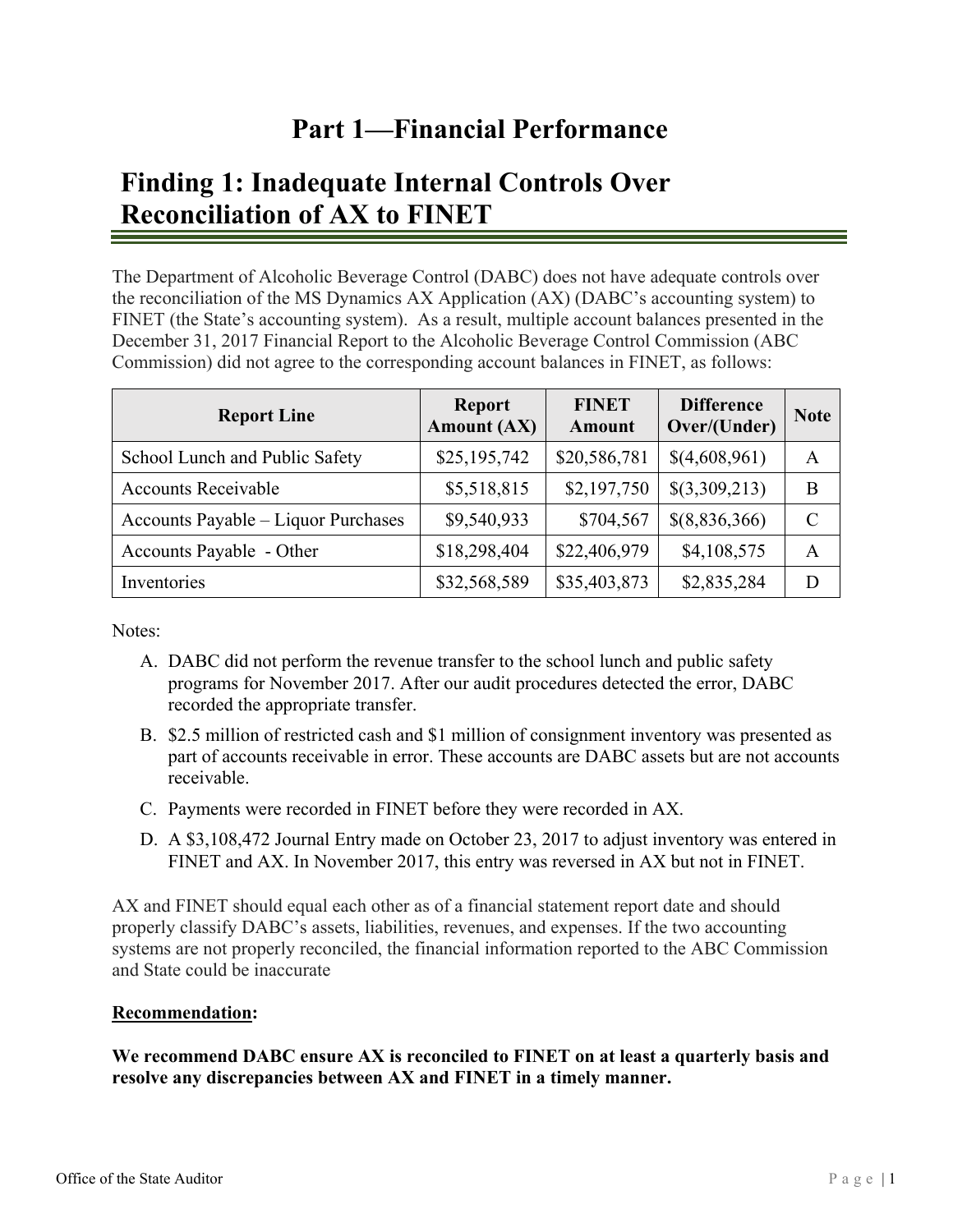# **Finding 2: Liquor Markup Not in Accordance with Utah Statute**

We performed a pricing analysis on approximately 25,000 liquor inventory items to identify potential markup noncompliance as of December 31, 2017. From this analysis we performed analytics to determine our population of markup deviations not in accordance with Utah Statute. Of this population we sampled 75 inventory items, and noted 9 inventory items which were sold at a markup not in accordance with *Utah Code* 32B-2-304, as follows:

| <b>Description/Classification of</b>       | <b>DABC</b>   | <b>UCA-Required</b> | <b>Difference</b> |
|--------------------------------------------|---------------|---------------------|-------------------|
| <b>Sampled Inventory Items</b>             | <b>Markup</b> | <b>Markup</b>       |                   |
| Wine                                       | $-87%$        | Not less than 88%   | $-175%$           |
| Beer Produced by Small                     | 110%          | 32%                 | $+ 78%$           |
| <b>Brewery</b>                             | 115%          | 32%                 | 83%<br>$^{+}$     |
| Wine Produced by<br>Small Winery           | $-25%$        | 49%                 | 74%               |
|                                            | 88%           | 49%                 | 39%<br>$^{+}$     |
|                                            | 91%           | 49%                 | 42%<br>$^+$       |
|                                            | 92%           | 49%                 | 43%<br>$^+$       |
|                                            | 103%          | 49%                 | 54%<br>$^+$       |
| Inventory Sold to<br>Military Installation | $3\%$         | Not less than $17%$ | 14%               |

Of the 9 noncompliant markups identified above, 7 were the result of data entry errors. These 7 markups affected 37 transactions―9 of which were priced less than the statutory markup, thereby resulting in a loss to DABC of \$185.94, and 28 of which were priced more than the statutory markup, resulting in overcharges to customers totaling \$1,161.96.

All 9 errors identified above may have been prevented if DABC had effective internal controls in place to review and verify that the markup being added to alcohol inventory was accurate.

### **DELISTED INVENTORY ITEMS SOLD AT A LOSS**

As of December 30, 2017, five alcoholic inventory items marked as "delisted" were sold at a retail price less than the purchase price – thus being sold at a loss. DABC indicated it is not their intent to sell product below cost. DABC Policy 08-07 states that delisted inventory will be discounted at a final markdown not to exceed 46% using the following formula:

(Purchase Price \* Statutory Markup) \*  $(1 - 0.46)$  = Delisted Sales Price

Although this formula is effective for all liquor inventory items with an original markup of more than 85% it is ineffective for those items marked up less than 85%. These five errors occurred due to an ineffective formula and lack of adequate internal controls over the delisting of an inventory item by DABC's Purchasing Department.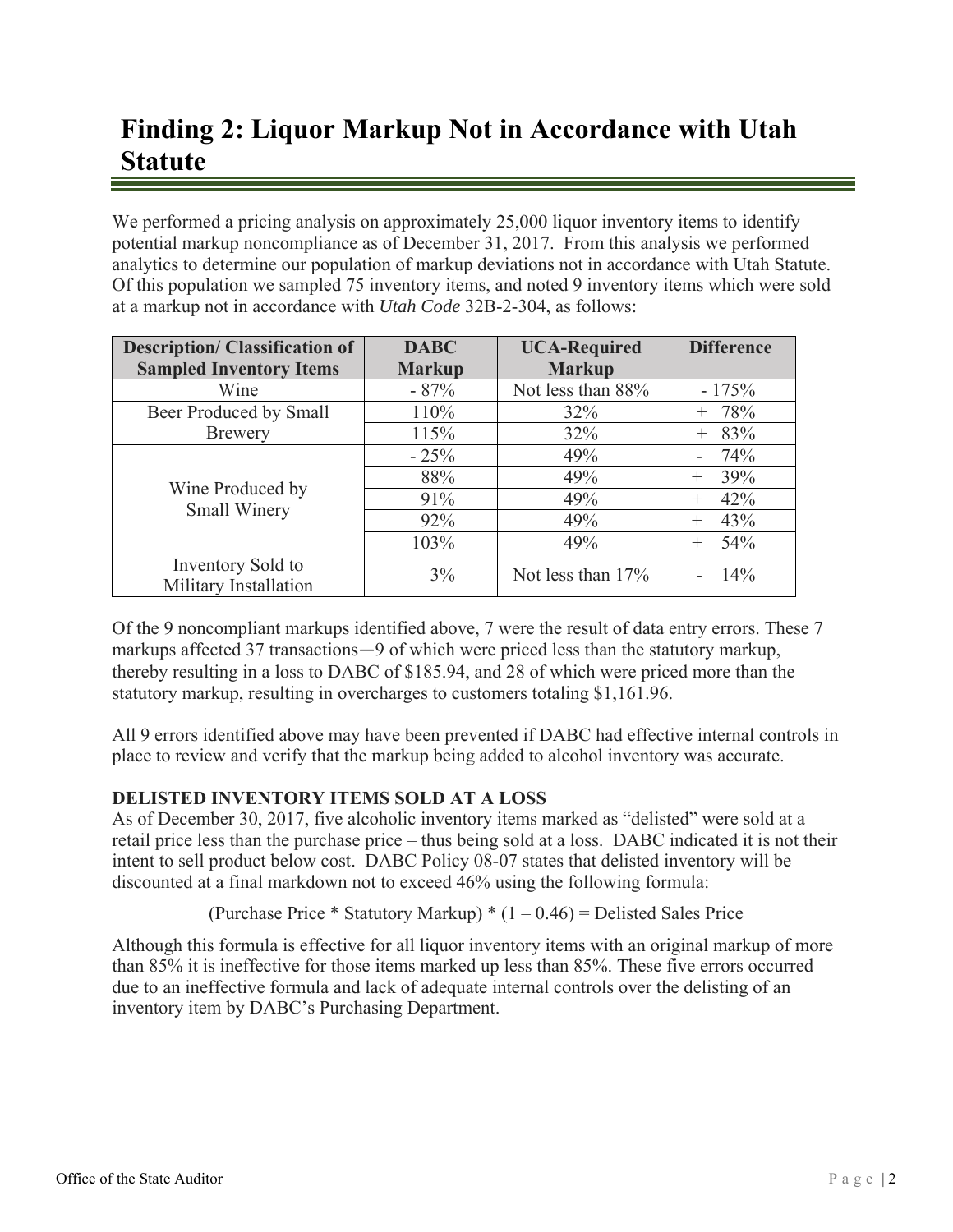#### **Recommendation:**

**We recommend DABC:** 

- **a. Implement internal controls to ensure that alcohol inventory items are being appropriately marked up in accordance with** *Utah Code* **32B-2-304.**
- **b. Implement internal controls to ensure that delisted alcohol inventory items are not being sold at a loss.**

# **Finding 3: Inadequate Internal Controls Over Liquor Purchases**

During our review of the liquor procurement process and controls over that process, we noted DABC Purchase Order(s) or Replenish Request(s) are not reviewed by the Purchasing Agent. Current DABC liquor purchasing policy 08-02 states, "after a purchase order or replenish request is printed it will be reviewed by the purchasing agent." Furthermore, review of that Purchase Order or Replenish Request should be documented by the Purchasing Agent, indicating his approval of the request. Failure to review and approve purchase orders and replenish requests could result in excessive liquor inventory levels and incorrect inventory costing.

### **Recommendation:**

**We recommend DABC ensure purchase orders and replenish requests are reviewed and approved by the purchasing agent in accordance with DABC policy 08-02.** 

# **Finding 4: Inadequate Internal Controls Over Financial Statement Presentation**

### **DABC 2017 ANNUAL REPORT**

We reviewed the DABC 2017 Annual Report as posted on abc.utah.gov/about/annual.report.html and noted the following:

a. The Total Operating Expenses and Net Operating Income lines on the 2017 Annual Report - Statement of Operations did not sum correctly:

| Financial Statement Line $-$    | Correct Amount for the | Reported Amount for |
|---------------------------------|------------------------|---------------------|
| <b>Statement of Operations</b>  | FY 2016 Column         | the FY 2016 Column  |
| <b>Total Operating Expenses</b> | \$41,592,742           | \$39,708,532        |
| Net Operating Income            | \$148,737,718          | \$151,529,187       |

Column totals must be summed correctly for accurate financial statement presentation.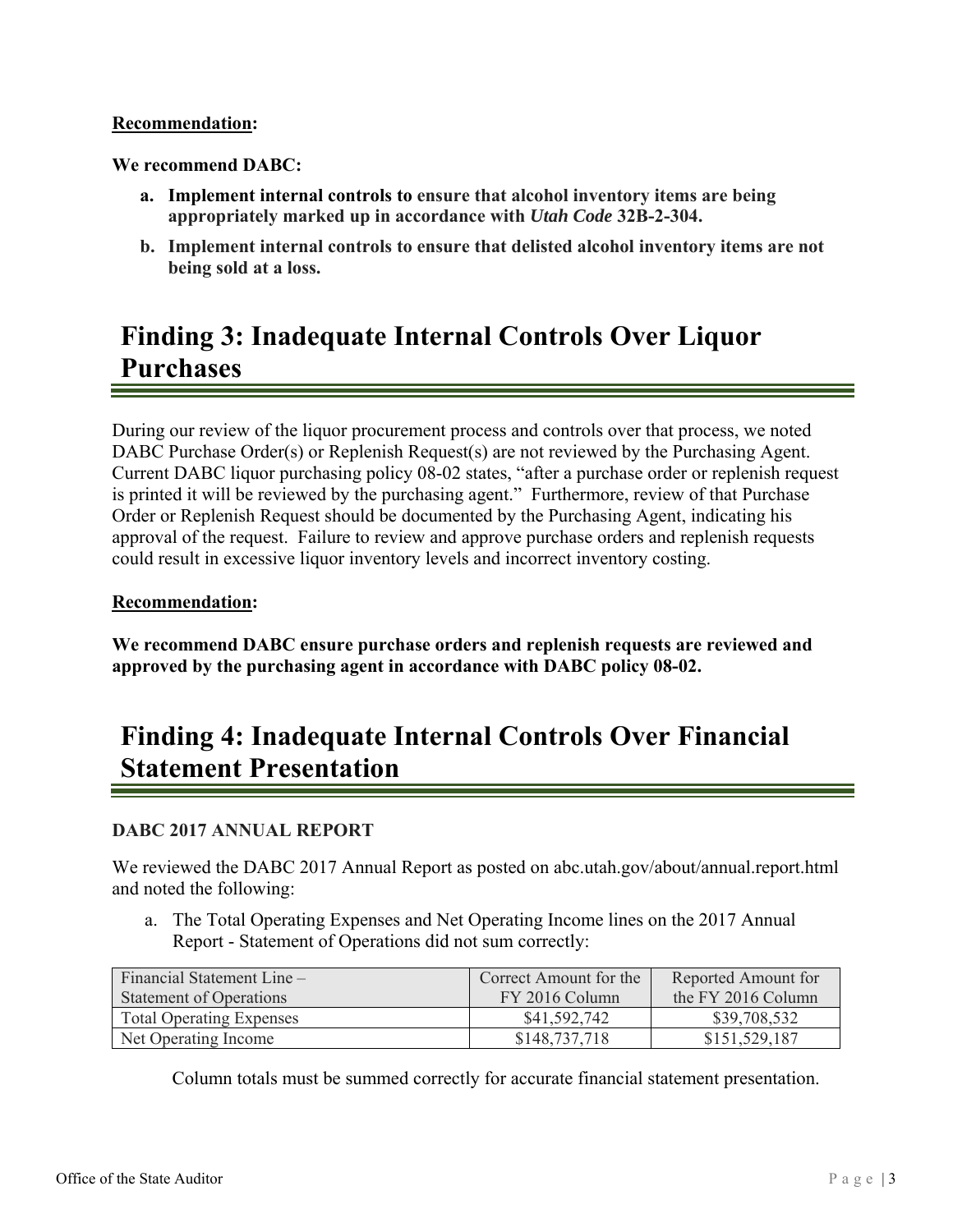b. We compared the fiscal year 2016 amounts as reported in the DABC 2017 Annual Report to the fiscal year 2016 amounts as reported in the DABC 2016 Annual Report and noted the following inconsistencies:

| Financial Statement Line -      | 2017 Annual Report | 2016 Annual Report | Difference      |
|---------------------------------|--------------------|--------------------|-----------------|
| <b>Statement of Operations</b>  | FY 2016 Column     | FY 2016 Column     | Over/(Under)    |
| Retail Sales                    | \$404,987,894      | \$404,939,933      | \$47,961        |
| <b>Total Sales</b>              | \$405,959,345      | \$405,911,384      | \$47,961        |
| <b>Total Cost of Goods Sold</b> | \$219,226,587      | \$219,178,840      | \$47,747        |
| Gross Profit                    | \$186,732,758      | \$186,732,544      | \$241           |
| Misc. Other Income              | \$38,543           | \$341,837          | $(\$303,294)$   |
| <b>Total Revenue</b>            | \$190,027,380      | \$190,330,460      | $(\$303,294)$   |
| <b>Rentals and Leases</b>       | \$1,067,488        | \$4,162,037        | $(\$3,094,549)$ |
| <b>Total Operating Expenses</b> | \$38,498,193       | \$41,592,742       | $(\$3,094,549)$ |

Amounts listed in the prior year column of a financial statement must be consistent with the amounts reported in the prior year statements. If these amounts differ, the reasons should be disclosed in the corresponding Notes to the Financial Statements.

c. The Notes to Financial Statements presented in the 2017 Annual Report were not updated to reflect fiscal year 2017 financial information. Instead the notes appear to be an exact copy of the Notes to the Financial Statements presented in the 2016 Annual Report.

The Notes to the Financial Statements are intended to give the reader more detail than what is presented on the face of the financial statements. Therefore, the Notes must contain the correct data for the fiscal year being presented.

d. The format of the financial section is confusing to the reader and should be simplified using the following considerations:

#### **Statement of Operations:**

- 1) Consider retitling statement to Income Statement or Statement of Revenues, Expenses, and Changes in Net Position since these are the terms generally used to describe this type of financial statement.
- 2) Statements should be presented as of the end of the fiscal year (June 30) as this is the end of the State's fiscal year.
- 3) Cost of Goods Sold is not generally broken out on the Income Statement and was not broken out in the DABC 2016 Annual Report. Combining Cost of Goods makes the statement easier to read and understand.
- 4) Consider presenting only the total amount for Operating Expenses on the Income Statement and include a supplementary statement of the individual operating expenses.

### **Balance Sheet:**

1) Statements should be presented as of the end of the fiscal year (June 30) as this is the end of the State's fiscal year.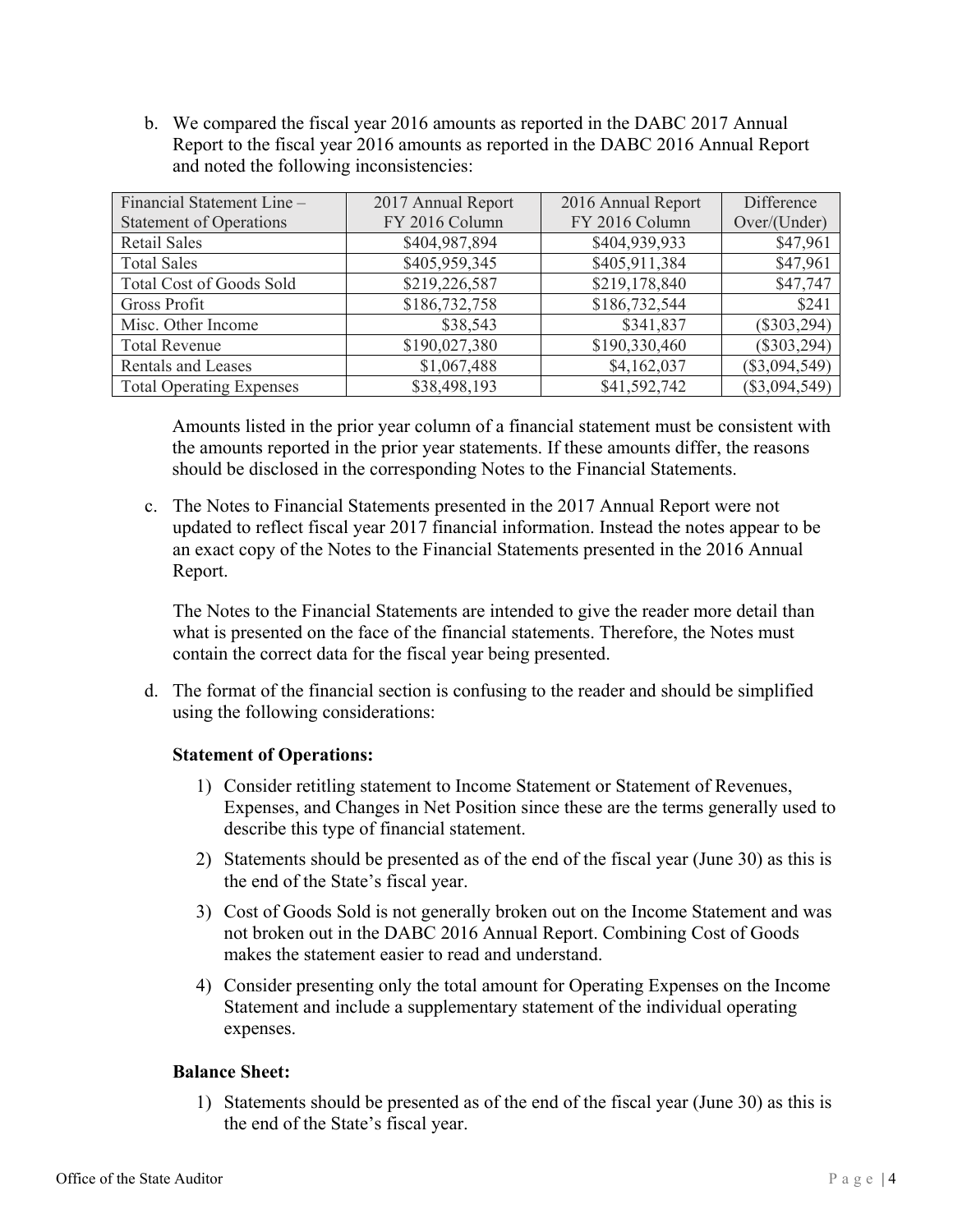- 2) Other alcohol control states generally report the money held in funds by the state for Alcoholic Beverage Control under "Cash". To improve transparency we recommend the DABC do report a balance for cash.
- 3) Accounts Payable-Liquor on the 2016 column of the FY2017 Annual Report Balance Sheet shows a negative balance. This number should be re-examined as there should not be a negative balance for this account.

Because the DABC 2017 Annual Report is published on its website and provided to the Legislature, the financial information presented should be accurate and easy for the reader to interpret and understand.

### **MONTHLY ABC COMMISSION FINANCIAL REPORT**

During our review of the December 31, 2017 ABC Commission Financial Report, we noticed that the accounts receivable amount was overstated by approximately \$3.5 million. This error occurred because DABC mistakenly includes the following items in its accounts receivable.

- a. DABC erroneously included \$818,835 of store receivables as accounts receivable. Store receivables should not be recorded as accounts receivable since the stores are part of DABC and the store receivables are not collectable. This error was the result of AX automatically recording receivables for stores when there is not an actual receivable to be recorded.
- b. DABC erroneously included \$2,565,636 in restricted cash for the Parents Empowered program as accounts receivable. These monies are appropriated to DABC on an annual basis and can be spent throughout the fiscal year. Furthermore, there is an offsetting transfer of (\$1,271,750) included in the accounts receivable reported amount. However, during the fiscal year, the accounts receivable balance is overstated since this amount is not an actual receivable, but rather, is a transfer between DABC's funds.
- c. DABC erroneously included beginning inventory given to a Package Agency (PA) (mostly type 3) when they first open as accounts receivable. Since the PA is unable to afford inventory, DABC gives them \$50,000 in consignment inventory. When the PA closes, they are required to return inventory equaling \$50,000 to DABC. If the PA does not have inventory equaling this amount, they are required to pay DABC the difference.

### **Recommendation:**

#### **We recommend DABC:**

- **ensure the financial information presented in its annual report is accurate and presented appropriately,**
- **meet with State Finance to determine how to present its monthly Accounts Receivable and Inventories on the ABC Commission Report,**
- **ensure the financial information in its monthly ABC Commission Report is presented appropriately.**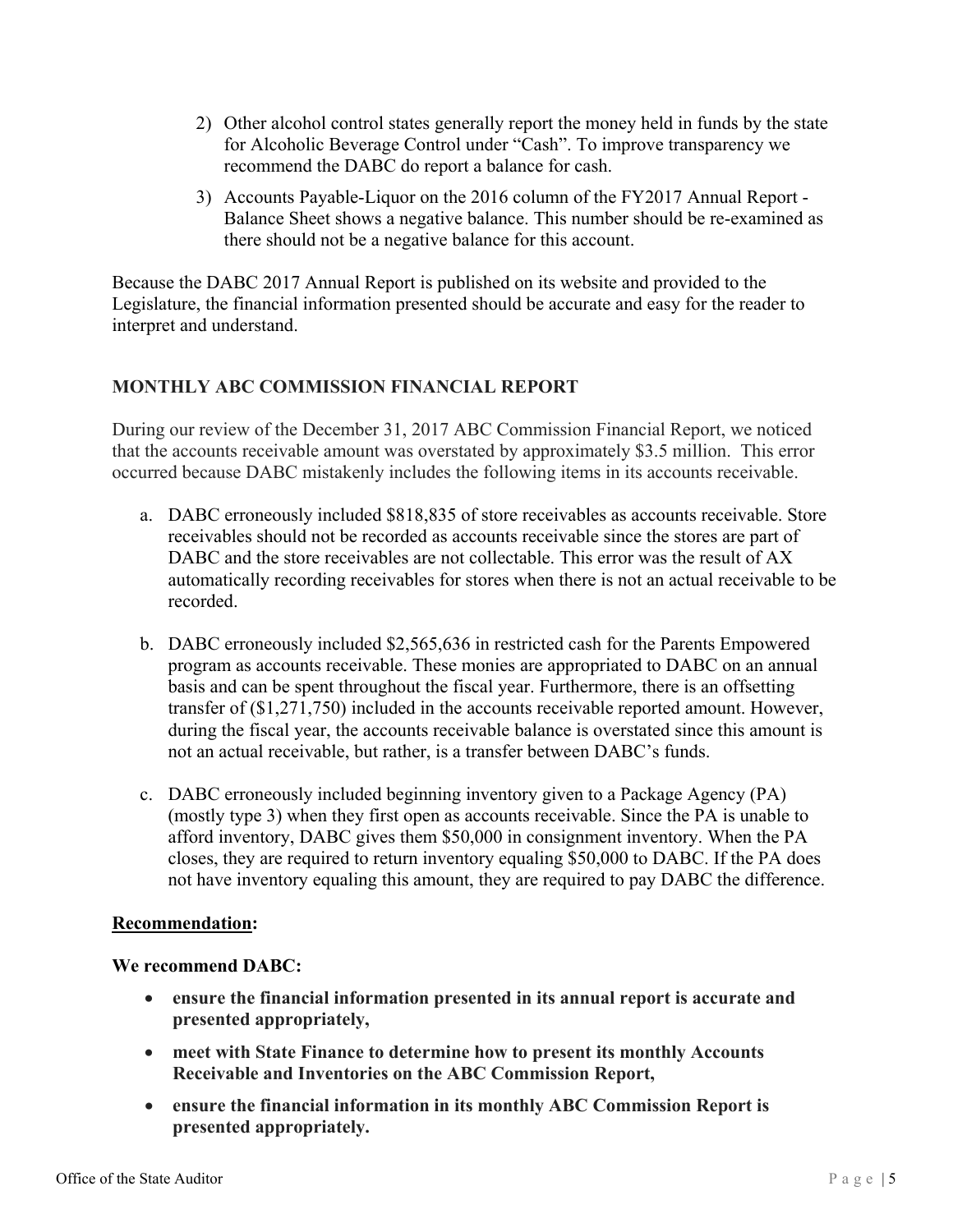# **Finding 5: Inadequate Separation of Duties Over Monthly Bank Reconciliation**

We reviewed the separation of cash receipting and cash disbursing duties (including the reconciliation of the bank activity to the general ledger) at DABC's Administrative Office. One employee, a Financial Analyst I, records receipt of licensee revenue in the general ledger and performs the bank reconciliation. DABC currently does not have an independent detailed review of the bank reconciliation. Inadequate separation of duties exists when the same individual has custody of assets, records transactions in the accounting records, and/or reconciles the general ledger to the bank statement and might allow misappropriation, errors, and/or fraud to occur without detection.

### **Recommendation:**

**If cash receipting and bank reconciliation duties cannot be separated, we recommend DABC establish an independent detailed review of the bank reconciliation ensuring that the review includes agreeing the balance on the reconciliation directly to the general ledger.** 

# **Part 2— IT General Controls**

# **Finding 6: Insufficient Review of the AX User Privileges**

DABC does not have a process to regularly review the AX users for appropriate access to the application. These business process owners should periodically review these users' privileges to ensure that all application access is necessary and appropriate. Without this review, the risk of unauthorized/inappropriate application activity is increased.

### **Recommendation:**

**We recommend DABC establish a process to regularly review AX user privileges semiannually to ensure that all application access is necessary and appropriate.** 

# **Finding 7: Improper Access Privileges Granted to AX Users**

DABC has granted the "SysAdminNoDEV" role to nearly 50 AX users. This is an administrative role with no development capabilities. While this role does not grant access to the AX Application Object Tree (AOT) or the source code, it provides access to all other modules and transactions within AX. Application users should be granted the least privilege required for them to complete their particular jobs and maintain proper separation of duties. Although DABC is in the process of reviewing and limiting user access and identifying incompatible activities and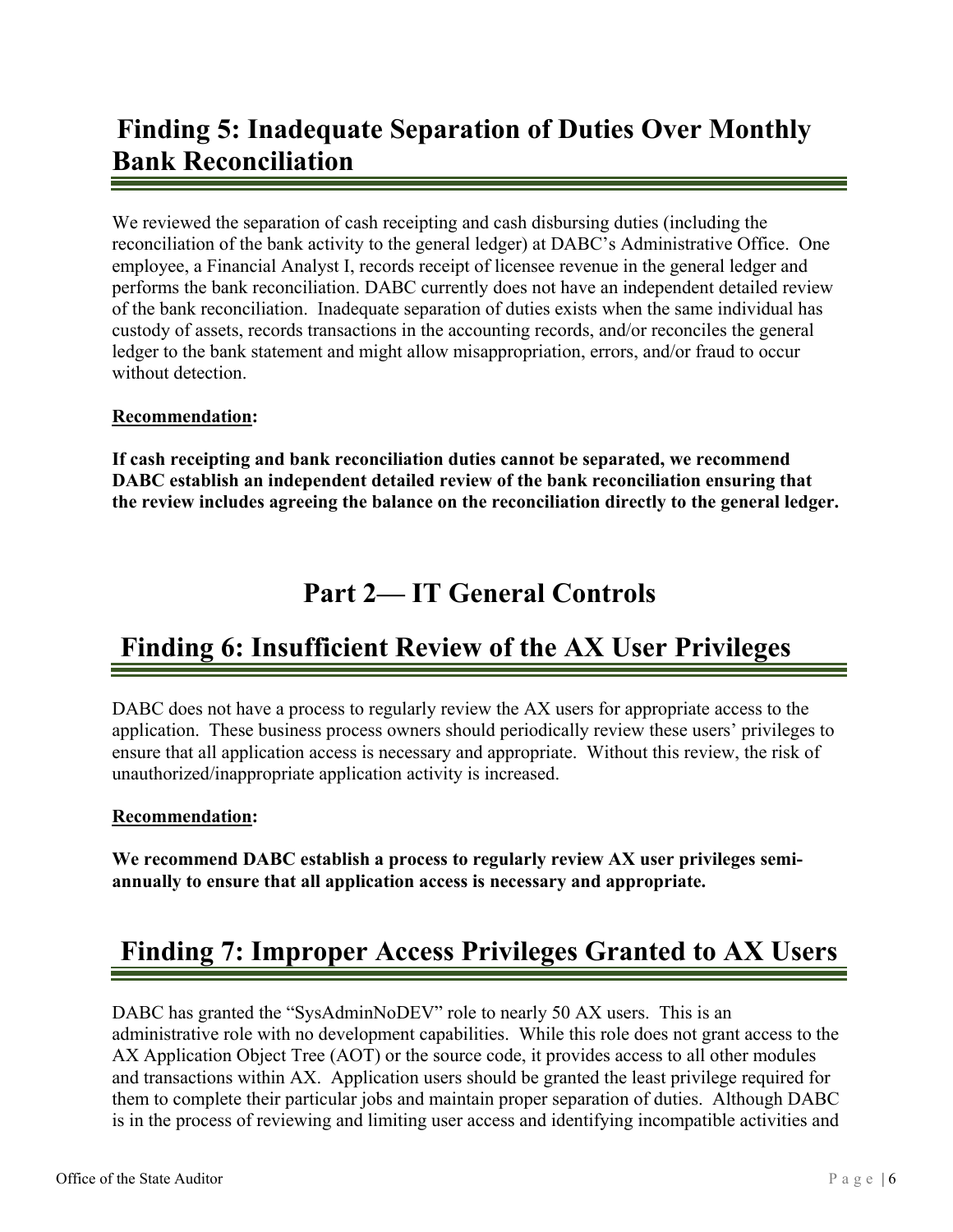transactions, this process has not been completed. By granting users more application access than necessary, the risk of inappropriate application activity is increased.

### **Recommendation:**

**We recommend DABC grant the AX users the least privilege required for them to complete their required duties and maintain proper separation of duties.**

# **Finding 8: Inadequate Review and Monitoring of AX User Activity**

DABC does not actively monitor and review sensitive user activity within AX. While some user activity is logged by the application, these logs are not regularly reviewed for unauthorized user activity. An effective activity review control would help ensure that sensitive user activity is authorized and appropriate. Without this control, the risk of inappropriate application activity occurring without detection is increased.

#### **Recommendation:**

**We recommend DABC implement a user activity review control to help ensure that sensitive user activity within AX is authorized and appropriate.**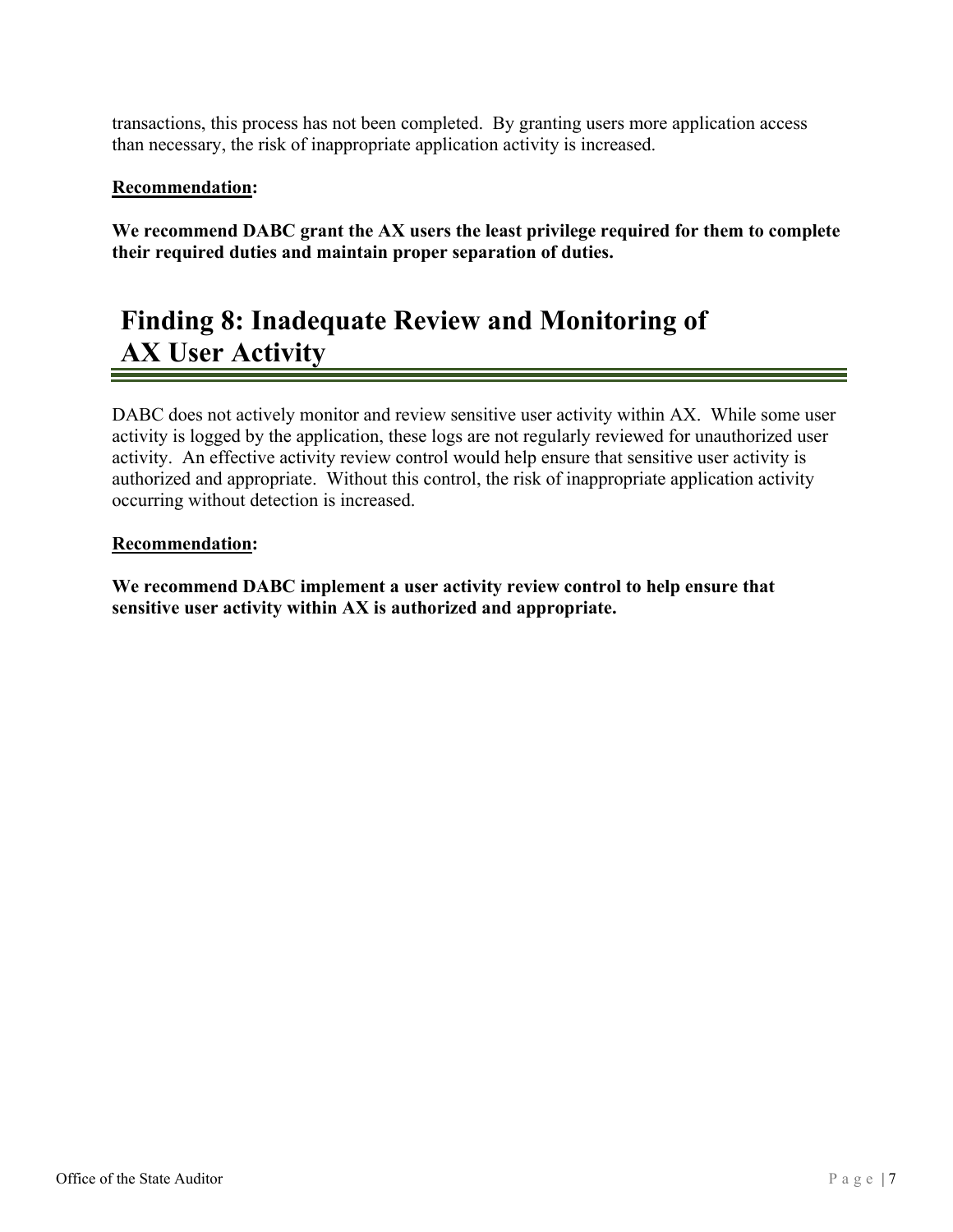# **Department of Alcoholic Beverage Control's Response to Findings and Recommendations**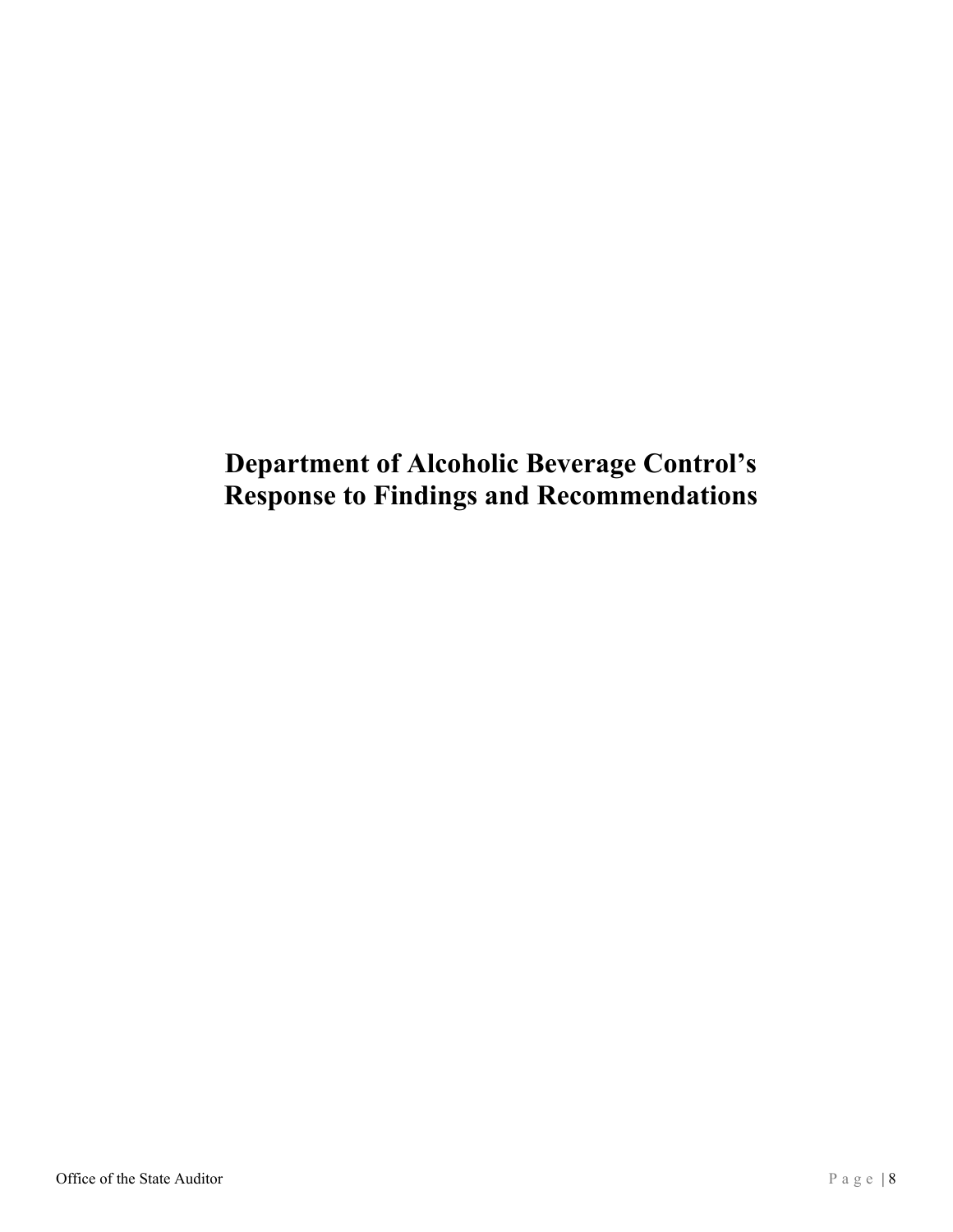

**GARY R. HERBERT** Governor

SPENCER J. COX Lieutenant Governor

### **State of Utah** DEPARTMENT OF ALCOHOLIC BEVERAGE CONTROL

1625 South 900 West P.O. Box 30408 Salt Lake City, Utah 84130-0408 (801) 977-6800 Telephone (801) 977-6888 FAX abc.utah.gov

John Dougall, **State Auditor** Office of the Utah State Auditor 315 House Building State Capitol Complex Salt Lake City, UT 84115

#### **Auditor Dougall:**

Thank you for the opportunity to respond to the State Auditor's report - "Special" Financial Audit for Procedures Performed during the Fiscal Year 2018." The department appreciates the audit team's efforts in conducting this audit.

### Finding 1

We agree that the department should reconcile AX with the State's FINET system on a monthly basis. The department fully recognizes that the recommendation to reconcile monthly vital to the internal controls and accuracy of financial reports.

We acknowledge that DABC's efforts at reconciling AX to FINET on a monthly basis have not been conducted in a consistently timely manner. DABC has been working diligently to resolve discrepancies in a timelier manner, and are continuing to incorporate in formal procedures, lessons learned to guide our efforts in this area.

Further, DABC hired time limited staff to relieve workload, and has a contract in place for a consultant to provide DABC Finance staff with additional training and knowledge on more technical aspects of AX.

#### **Finding 2**

The DABC is committed to ensuring that retail prices are correct. We appreciate the diligent work conducted by the auditors in identifying seven (7) items that were priced incorrectly.

Retail pricing is data entry intensive, especially in light of the dynamic environment in which it takes place. In a given month, the DABC must accurately price new items, discontinued items, items going on and off special price allowances, and special orders, while ensuring that these items are properly categorized to ensure that the proper mark ups are applied. In addition, the change in markup introduced

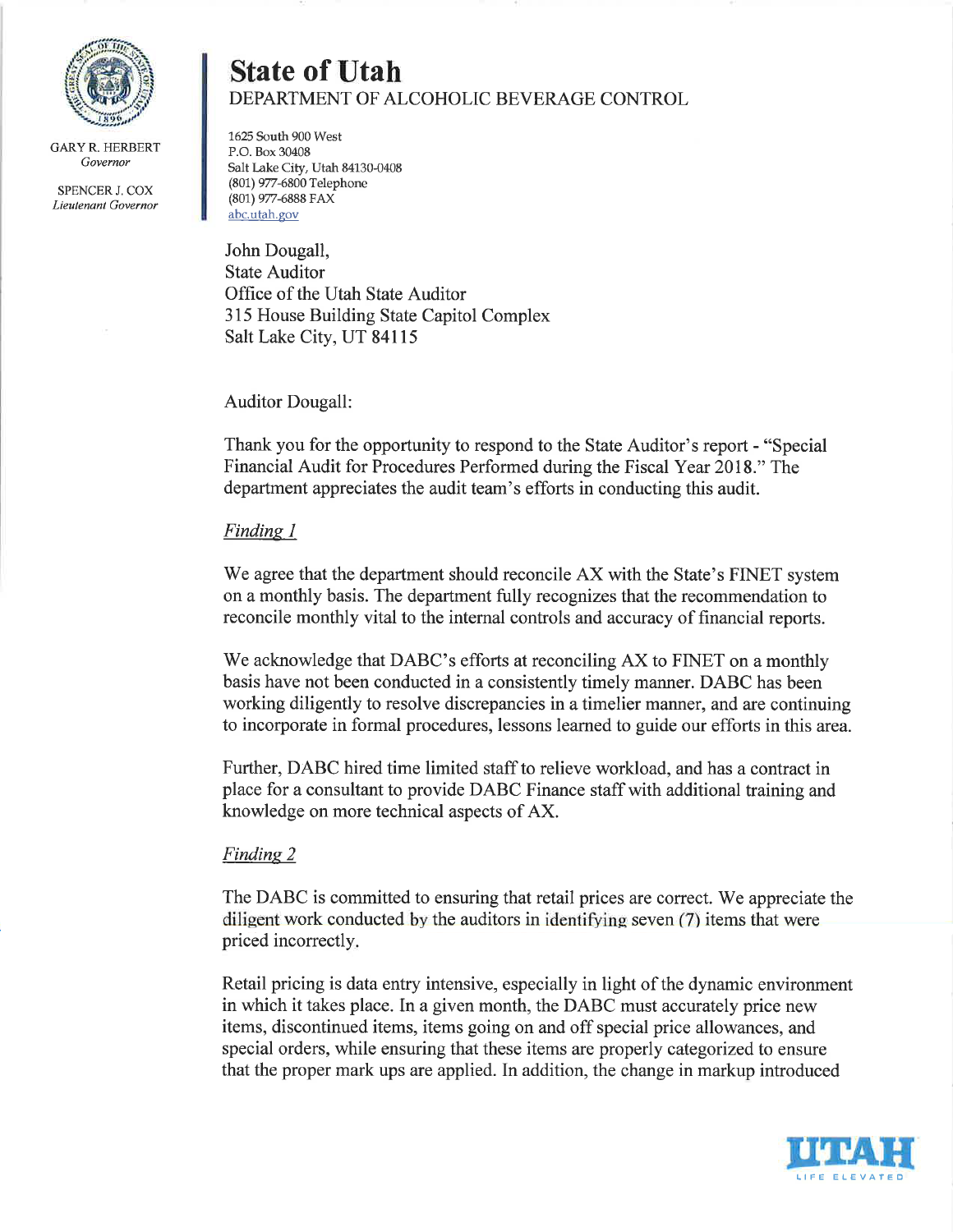by for HB 442 required the DABC to change the price on over 25,000 items by July 1, 2017.

Our research indicates that these items were incorrectly priced because of data entry errors. To ensure price accuracy, DABC's Department of Technology Services staff have created the following:

- a) a computer audit that flags items that have an incorrect markup percentage;
- b) a new price change module that applies the correct formula to help us ensure pricing is correct when entering new items and price changes; and
- c) a new item creation program within the internal facing Vendor Portal (currently in test) that significantly reduces the possible entry points available to create a new item, and requires review and approval by a different purchasing agent from the one who set up the item prior to the product being recorded in AX. The department anticipates program go live by April 29th.

We also note that the majority of the seven mis-priced items were special orders. The department has identified those who placed the orders and are in the process of refunding their overpayment.

#### Finding 3

DABC will review and update all liquor purchasing policies.

#### Finding 4

DABC will ensure adequate explanatory notes for changes made to prior year financial statements are included in the future. In addition, DABC Finance is working with State Finance to more properly categorize items currently in accounts receivable.

#### Finding 5

We agree and have taken steps to improve internal controls over cash receipts and monthly bank reconciliation.

#### Finding 6

We agree with the finding and recommendation. We will establish a process by June 1, 2018 for use by all Business Process Owners in reviewing each user's security permissions on a semi-annual basis.